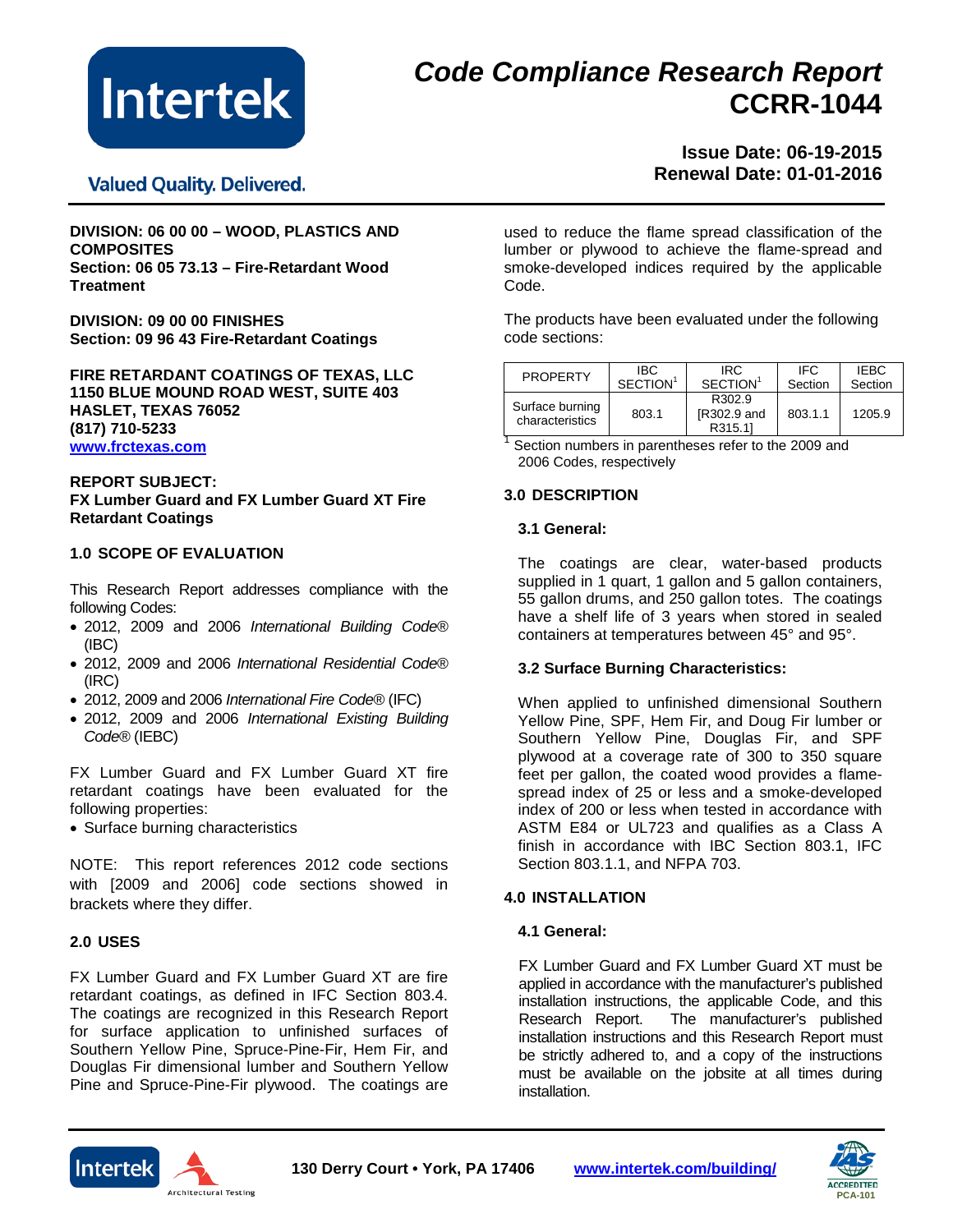

The coatings are applied by spraying, rolling, or brushing in a one-coat application. The coating must be agitated before and throughout the application. The air temperature during application must not be below 45°F or above 95°F. The maximum moisture content for the substrate must not exceed 15 percent for dimensional lumber or 19 percent for plywood. The cure time for the coating is between 8 to 32 hours depending on air temperature. The material being treated must be clean, dry and free from dirt, grease, oil, and all prior coatings such as paint, stains, and sealers. The coating must be applied by applicators approved by FRCT showing sufficient evidence that they possess the knowledge and equipment to conform with the application procedures of Fire Retardant Coatings of Texas.

The coatings have not been evaluated for use on surfaces that are subjected to washing or a sustained humidity of 80 percent or more. The coatings have not been evaluated for overcoating.

## **4.2 Field Test:**

When observation of the treatment and/or field testing is required by the Code Official, such field testing must be conducted as follows:

The treated substrate will not have distinctive observable features. To ensure the substrate has been treated properly, the treated substrate must be exposed to the flame from a small fire source, such as a propane torch, applied to both a treated sample and an untreated sample for a period of not less than 15 seconds. The presence of the treatment is observable by comparison of the reactions of the substrates to the flame. Treated substrates will form a black char layer.

# **5.0 CONDITIONS OF USE**

The FX Lumber Guard and FX Lumber Guard XT fire retardant coatings described in this Research Report comply with, or are suitable alternatives to, what is specified in those Codes listed in Section 1.0 of this report, subject to the following conditions:

**5.1** Installation must comply with this Research Report, the manufacturer's published installation instructions and the applicable Code. In the event of a conflict between the manufacturer's instructions and this report, this report governs.

**5.2** Application is limited to the specific substrates set forth in Section 2.0 and to exposed interior locations having a sustained humidity of less than 80 percent.

**5.3** Field testing must be performed by the approved applicator, as indicated in Section 4.2, when required by the Code Official.

**5.4** A Certificate of Fire Retardant Treatment, as shown in Figure 1, must be submitted by the applicator to the Code Official describing the material treated; the location of the treated materials, product batch number or order number, including the square footage of the area treated; and the application rate.

**5.5** Special inspections may be required when determined to be necessary by the Code Official in accordance with IBC Section 1705.1.1 [2009 - 1704.15, 2006 - 1704.13], as applicable.

**5.6** The coating is manufactured in Haslet, Texas, under a quality control program with inspections by Intertek Testing Services NA, Inc. (AA-647)

## **6.0 SUPPORTING EVIDENCE**

**6.1** Data in accordance with the ICC-ES Acceptance Criteria for Surface-applied Fire Retardant Coatings (AC363), dated February 2007, editorially revised March 2012, and with NFPA 703, Standard for Fire Retardant Treated Wood and Fire Retardant Coatings for Building Materials, 2015 edition.

**6.2** Intertek Listing Report "FX Lumber Guard and FX Lumber Guard XT" (W/N 21094) on [https://whdirectory.intertek.com/Pages/DLP\\_Search.](https://whdirectory.intertek.com/Pages/DLP_Search.aspx) [aspx.](https://whdirectory.intertek.com/Pages/DLP_Search.aspx)

# **7.0 IDENTIFICATION**

The FX Lumber Guard and FX Lumber Guard XT fire retardant coatings are identified by a marking bearing the report holder's name (Fire Retardant Coatings of Texas) and address, the product name, batch number (BC#), date of manufacture, shelf life, application instructions, the Code Compliance Research Report number (CCRR-1044), and the Intertek Mark.

# **8.0 OTHER CODES**

This section does not apply.



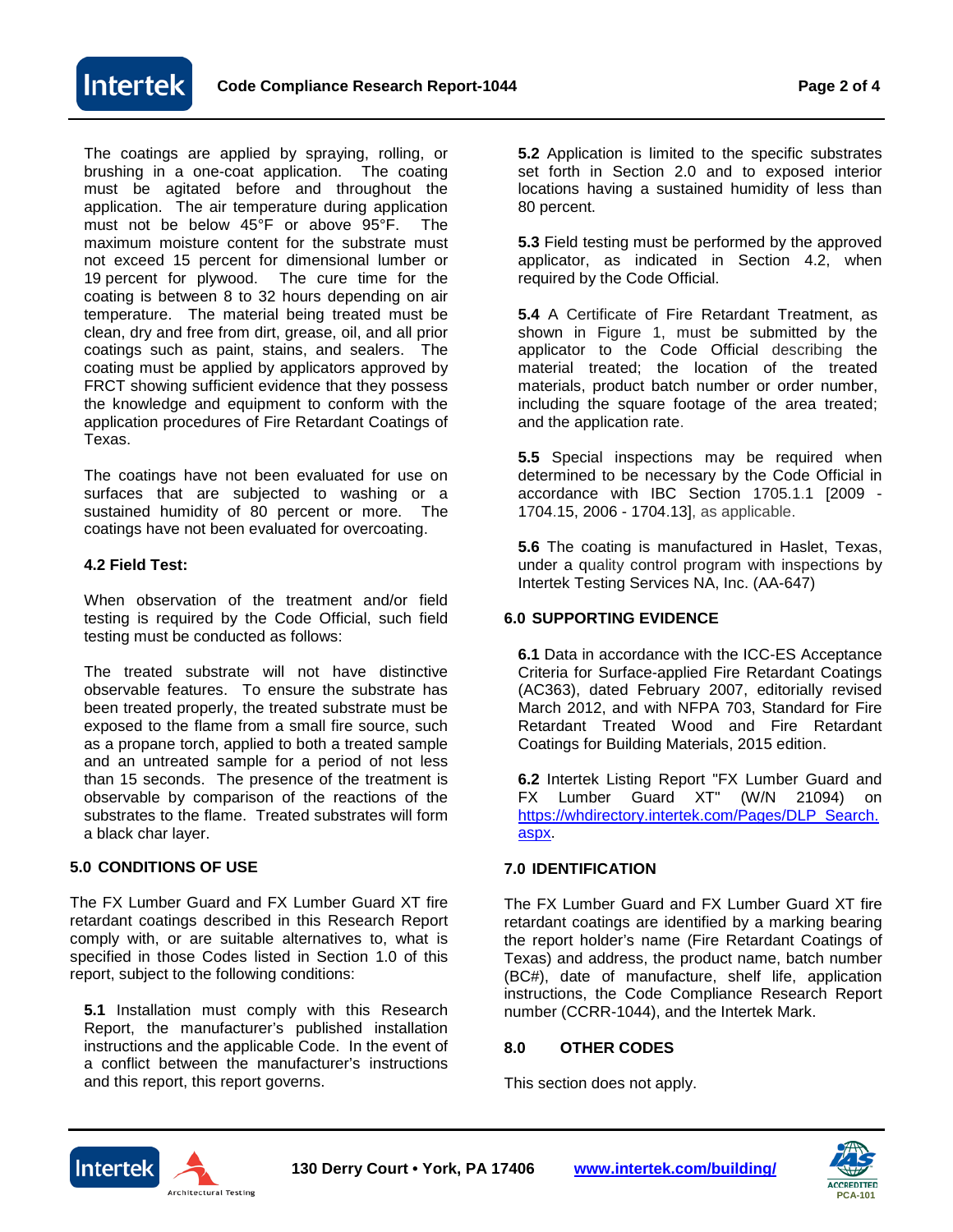

## **9.0 CODE COMPLIANCE RESEARCH REPORT USE**

**9.1** Approval of building products and/or materials can only be granted by a building official having legal authority in the specific jurisdiction where approval is sought.

**9.2** Code Compliance Research Reports shall not be used in any manner that implies an endorsement of the product by Intertek.

**9.3** Reference to the Intertek website address at [https://whdirectory.intertek.com/Pages/DLP\\_Search.](https://whdirectory.intertek.com/Pages/DLP_Search.aspx) [aspx](https://whdirectory.intertek.com/Pages/DLP_Search.aspx) is recommended to ascertain the current version and status of this report.

This Code Compliance Research Report ("Report") is for the exclusive use of Intertek's Client and is provided pursuant to the agreement between Intertek and its Client. Intertek's responsibility and liability are limited to the terms and conditions of the agreement. Intertek assumes no liability to any party, other than to the Client in accordance with the agreement, for any loss, expense or damage occasioned by the use of this Report. Only the Client is authorized to permit copying or distribution of this Report and then only in its entirety, and the Client shall not use the Report in a misleading manner. Client further agrees and understands that reliance upon the Report is limited to the representations made therein. The Report is not an endorsement or recommendation for use of the subject and/or product described herein. This Report is not the Intertek Listing Report covering the subject product and utilized for Intertek Certification and this Report does not represent authorization for the use of any Intertek certification marks. Any use of the Intertek name or one of its marks for the sale or advertisement of the tested material, product or service must first be approved in writing by Intertek.